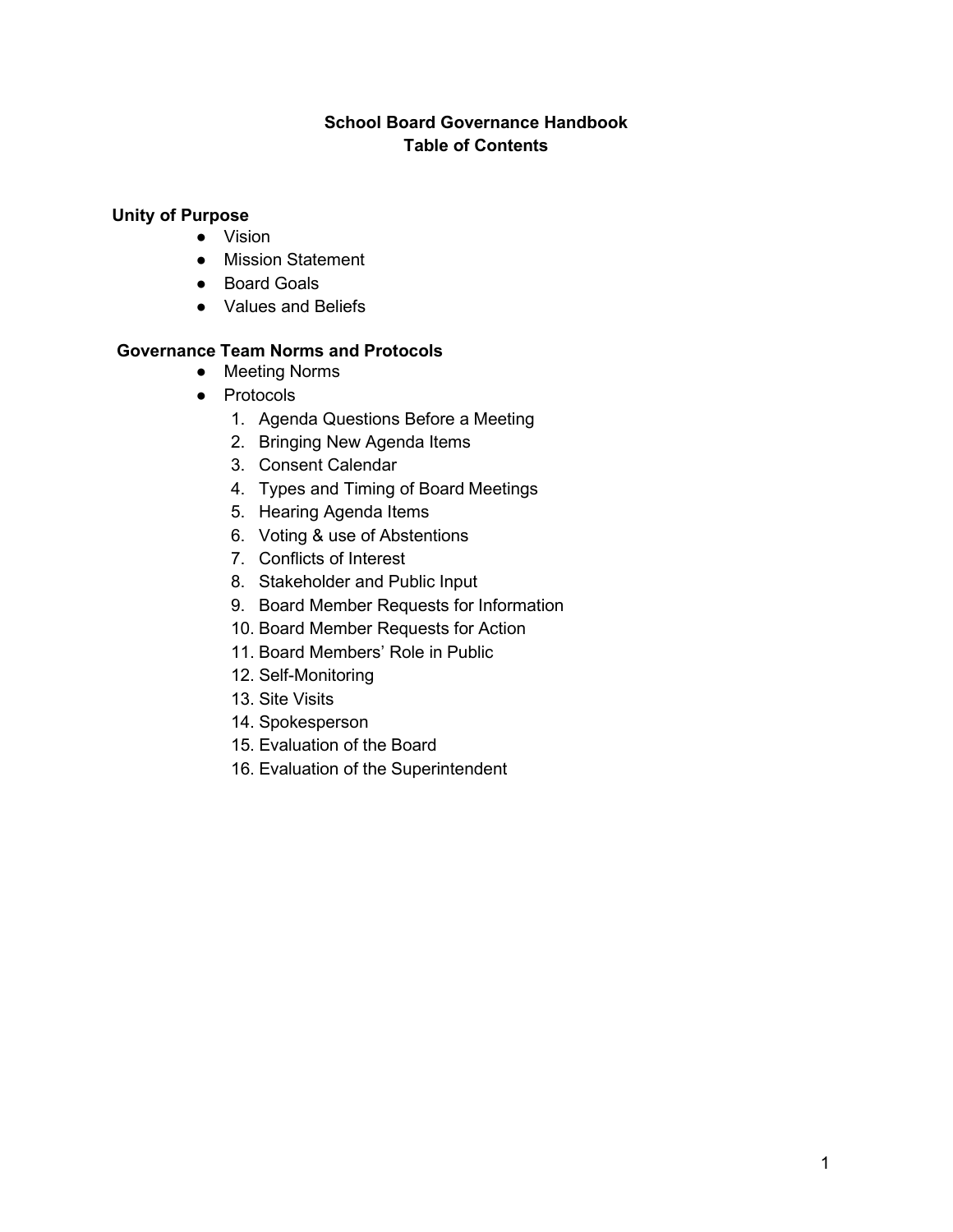## **Vision**

*We Inspire, Innovate, and Create Opportunities to Learn and Grow*

## **Mission Statement**

## *Quality Education for Life*

Through rigorous academic standards, high expectations, and a coordinated curriculum, the Coronado Unified School District, in partnership with our community, will graduate students with the knowledge and skills necessary to excel in higher education, careers, society, and life with the confidence to determine their futures.

# **Board Goals 2020-2025**

- Provide rigorous and challenging curriculum that will prepare all students for academic and vocational success.
- Communicate openly and accurately to engage and involve all shareholders.
- Maintain safe and supportive schools where students and staff thrive.

# **Our Guiding Principles**

- We believe in the potential and promise of each child.
- We will always base decisions on what is best for students.
- The Board is unwavering in our commitment to academic excellence and rigor.
- We prioritize the physical and emotional safety of our staff and students.
- We adhere to our fiduciary responsibility for budget stability and to sustain programs and supports which enrich students' experiences.
- We will make purposeful efforts to recruit and retain highly qualified staff who connect, challenge, and champion our students.
- We will use multiple measures to gauge the effectiveness and value of existingprograms, and allocate resources accordingly.
- We will communicate with full transparency.
- We hold ourselves and staff accountable to our community stakeholders.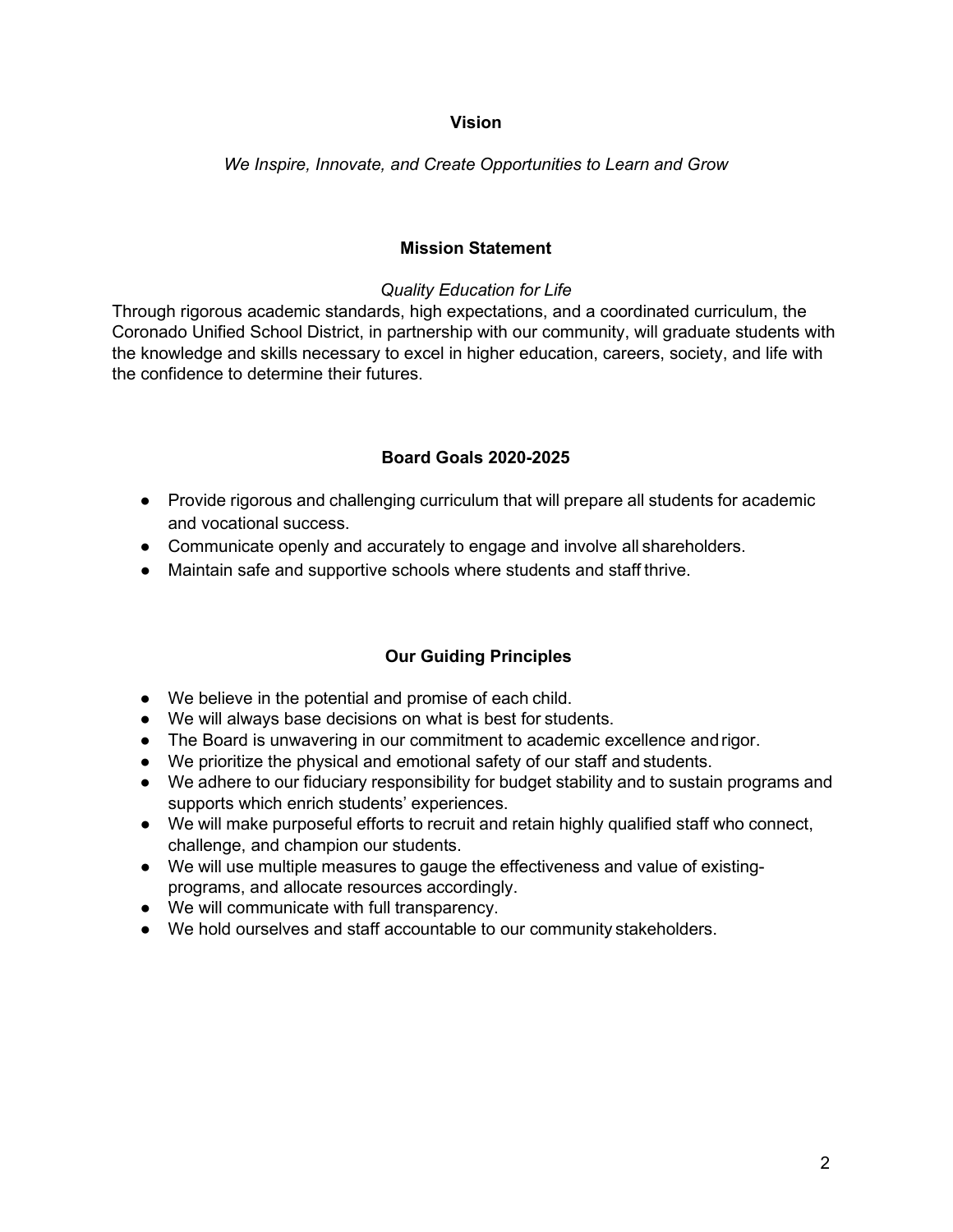#### **Governance Team Norms and Protocols**

#### **Norms**

We understand that the work of the Board is to establish the vision, create policies, and assure accountability. This Board will emphasize planning, policy-making, and communication rather than becoming involved in the management of the schools. The Board will set clear goals for themselves and the Superintendent. The Board and Superintendent will facilitate goal setting for the school district.

The Superintendent, as the chief executive officer, manages the schools and makes recommendations, proposals, or suggestions on most matters that come before the Board.

We understand that Board meetings are meetings of the Board held in public, not open forum town hall meetings. We will keep this in mind as we conduct our meetings, allowing the public to provide input at the time allotted to ensure the multiple voices from the community inform Board deliberations.

We will consistently abide by our formal processes so that all persons are treated fairly and equally. We will do our homework and improve leadership skills by attending Board training and networking opportunities.

The Board will lead by example. We agree to avoid words and actions that create a negative impression on an individual, the Board, or the District. While we encourage debate and differing points of view, we will do it with care and respect.

We will fulfill the responsibilities of the role of a Board member as outlined in these protocols, and will appropriately balance our time as well as that of the Superintendent. We acknowledge that all members of the board are equatable in governance.

## **Board Protocols**

Board protocols describe how the Board Members serve and perform during and outside of meetings.

Boards operate in meetings. Individual Board Members do not have authority. The only authority to direct action rests with the body as a whole and it takes a consensus or majority of the Board Members to set direction. Outside of meetings, individual Members operate as advocates and community leaders.

The following protocols outline how individual Members of this Board agree to conduct both the public's business and themselves.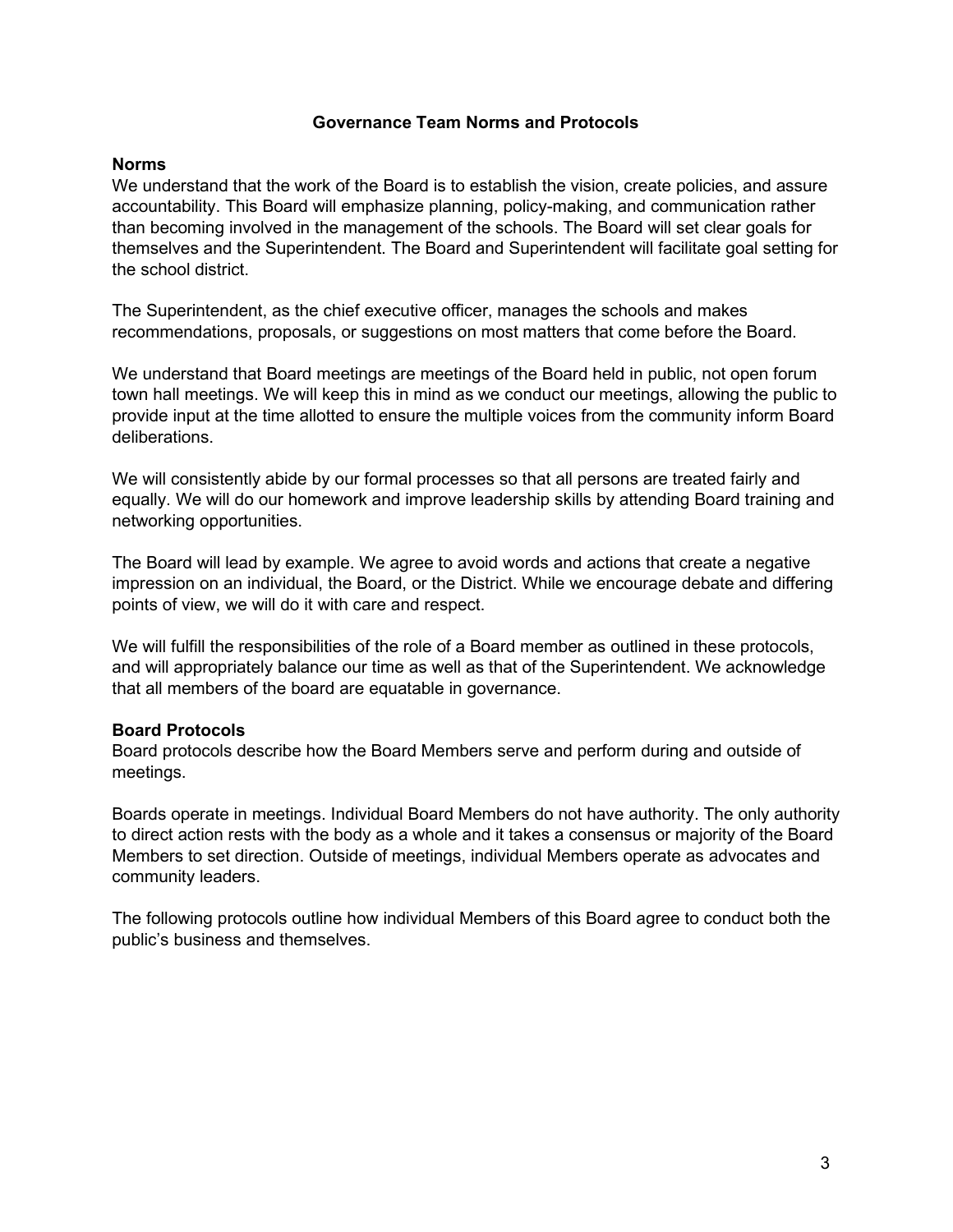We have read and agreed to the aforementioned governance team norms and protocols in order to support a positive and productive working relationship among the Coronado Unified School District Board of Education, staff, students, parents and the greater community.

We agree to:

- $\triangleright$  Review and renew these protocols and norms annually
- $\triangleright$  Create and support effective and efficient governance leadership
- ➢ Advocate, address and respond in a transparent, informed and truthful manner.

Affirmed in October 2015 Amended on January 12, 2021

Lee Pontes, Board President **Esther Valdes-Clayton, Board Vice-President** 

Helen Anderson-Cruz, Board Clerk Whitney Antrim, Trustee

Stacy Keszei, Trustee **Karl Mueller, Superintendent**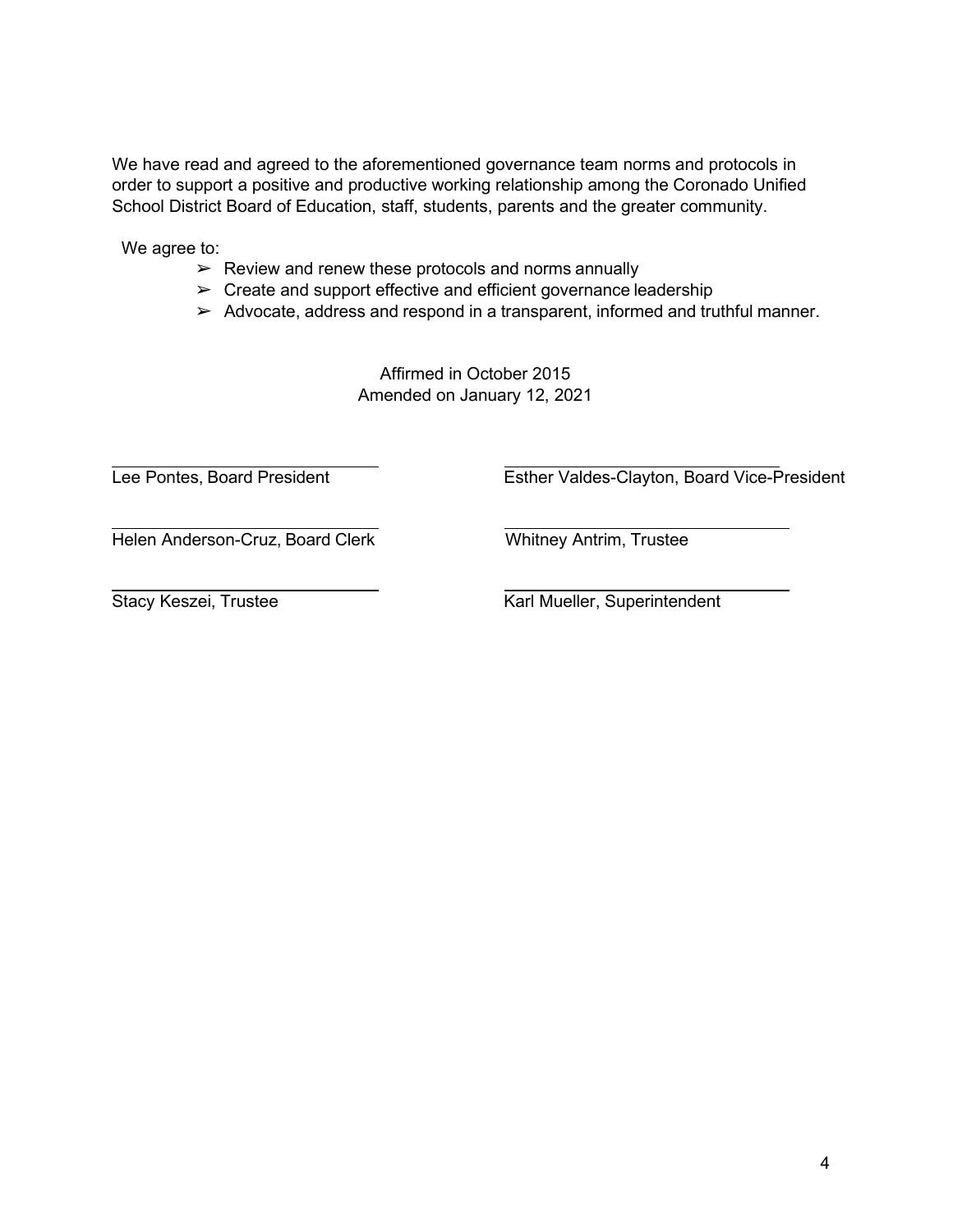## **Protocols**

### **1. Agenda Questions Asked Before a Meeting**

- a. Board Members have an opportunity to meet with the Superintendent one on one before the Board meeting to discuss comments/questions on the agenda. Within Brown Act guidelines and to the extent possible, Board Members should attempt to have the Superintendent answer questions and resolve concerns with items in the proposed agenda at this meeting in order to save time at a subsequent public meeting.
- b. Board Members will, insofar as possible, let the Superintendent and staff know ahead of time when a request for information will be made public so that staff can be prepared to provide a thorough answer.

## **2. Bringing New Agenda Items**

- a. The best time to request items is during the period at the end of each meeting that is set aside for Organizational Business. This allows the President to determine if there are at least two members interested in future discussion of the item, and also allows the Superintendent to recommend a future meeting date for the item based on the anticipated length of time staff will need to prepare information for the discussion.
- b. The Board recognizes that from time to time issues may arise during the period between meetings that require immediate presentation to the Board. In these cases of urgency, the President may give the Superintendent and/or a single Board Member the latitude to include the items on the upcomingagenda.
- c. The Public may submit written requests for items to any Board member, who will then forward the request to the Superintendent and Board President. The Public may also make a verbal request for an agenda item at the meeting during time set aside for Comments from the Audience. Such requests will be discussed at the end of the meeting during Organizational Business to ensure support for inclusion of the item from two Board members.

## **3. Consent Calendar**

Housed within the agenda, the purpose of the Consent Calendar is to expedite routine operational business with minimal discussion.

a. The Board will move and approve the Consent Calendar as a whole unless items are pulled. Items on the Consent calendar may be pulled when approving the agenda at the beginning of the meeting. Discussion and vote on particular items occurs only when an item is pulled. There are two specific times that call for an item to be pulled: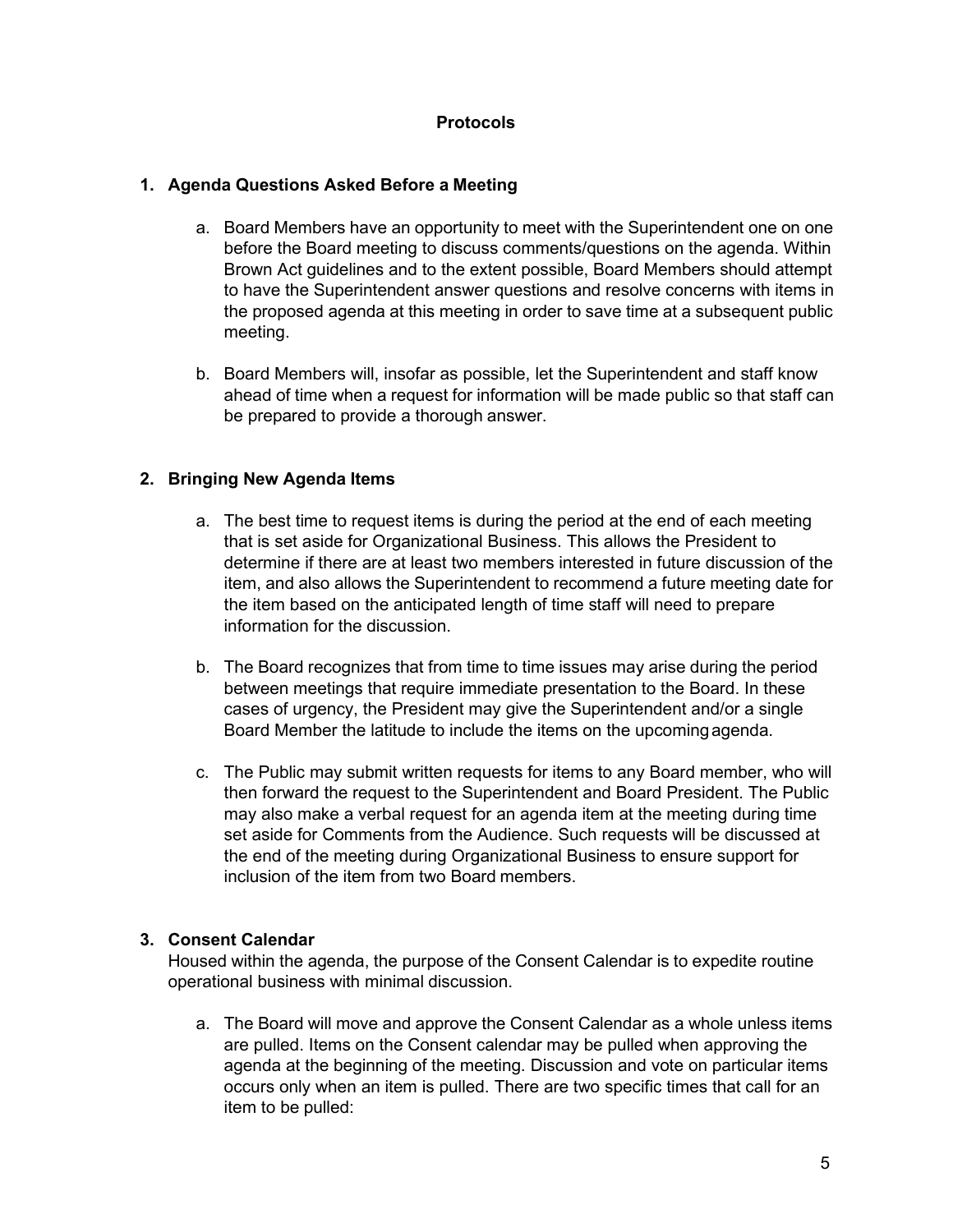- i. When a trustee plans to vote "no",
- ii. When a trustee needs further information or discussion before deciding how to vote.
- b. A member of the public may request that an item be pulled from the Consent Calendar, and discussed/voted upon separately, during the initial time for public input.
- c. Pulled items trail to the end of the entire agenda.
- d. Prior to the vote seeking approval for the consent calendar, Board Members may comment on an item without pulling it from the Consent Calendar.

# **4. Types & Timing of Board Meetings**

# Regular Meetings

- a. To assist in meeting planning, the Board sets a target time for regular meetings of 2.5 hours. Recognizing that the administrative effort required to schedule and conduct public meetings is burdensome, it is important that the Board make every effort to expeditiously and efficiently consider and deliberate the agenda within the bounds of that timeframe.
	- i. Items on the agenda will include approximate time for the discussion and the amount of time reserved for that item. If it appears that an item may take more than 5 minutes over the allotted time, the President will ask Board Members whether they want to continue discussion of the item and, if so, for how long.
	- ii. Occasionally an agenda item(s) may be so complex and/or critical that it cannot be fully administered in its allotted time. In those cases, the current Board agrees that extending the meeting beyond 2.5 hours would be advantageous.

# Special Meetings

- a. Study Sessions
	- i. Study sessions give the Board an opportunity to learn. They often include reporting from staff to receive more in-depth information on an important issue like the budget or special education. These matters are complex, and Board members may need guidance from staff. Study sessions give Board members an opportunity to learn without the pressure of making a decision, but the study session will certainly inform later decisions.
	- ii. Study Sessions are intended to create interest and understanding in a single topic of discussion. Therefore, the target time for workshops is 1.5 hours. On occasion this may be extended to two hours for complex issues. Since workshops have abridged agendas they should not add substantially to the workload of the administrative staff.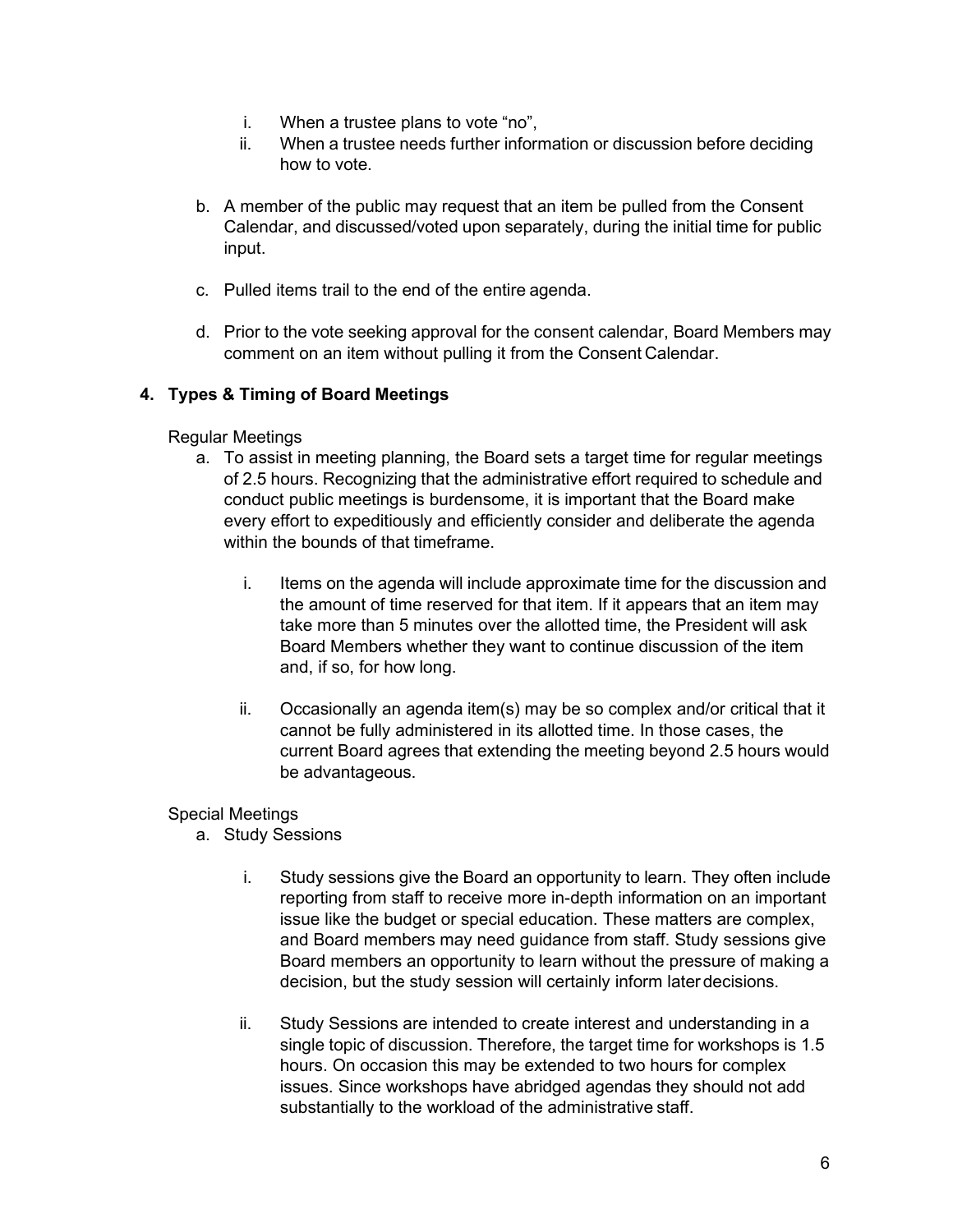# b. Discussion Meetings

- i. These meetings may involve staff at the discretion of the Board, but typically they involve only the Board or the governance team—the Board and the Superintendent. As the name implies, a discussion meeting is an opportunity to reflect and learn from each other without the pressure of making a decision. It gives the governance team members the opportunity to think out loud, to share ideas with one another on one or more issues.
- ii. Just as study sessions give the Board time to learn information, discussion meetings give the Board time to process information, to interpret the data it has received, and to evaluate the information in light of district values, mission, vision and priorities.
- iii. Discussion meetings may also include Board retreats for team-building conversations or matters that deal with the Board's internal operations. These retreats can increase the Board's effectiveness in governing the district by unifying the governance team through governance agreements that guide the Board's operations.
- iv. By achieving a high degree of clarity and mutual understanding on how the Board functions, the Board can effectively focus on its oversight responsibilities in service to the students of the district.
- c. Emergency Meetings
	- i. The school Board may convene a special meeting to respond to an emergency situation without complying with the 24-hour notice requirement for special meetings. Such meetings are covered by Government Code 54956.5. An emergency situation is defined as a work stoppage; a crippling disaster, dire emergency, mass destruction, terrorist act or other activity which severely impairs public health, safety or both as determined by a Board majority.

# **5. Hearing Agenda Items**

## Staff Reports

- a. Contents
	- i. Item Title and Description
	- ii. Background
	- v. Report
	- vi. Financial Impact Identify the
		- 1. Anticipated or Actual Amount
		- 2. Fund(s) source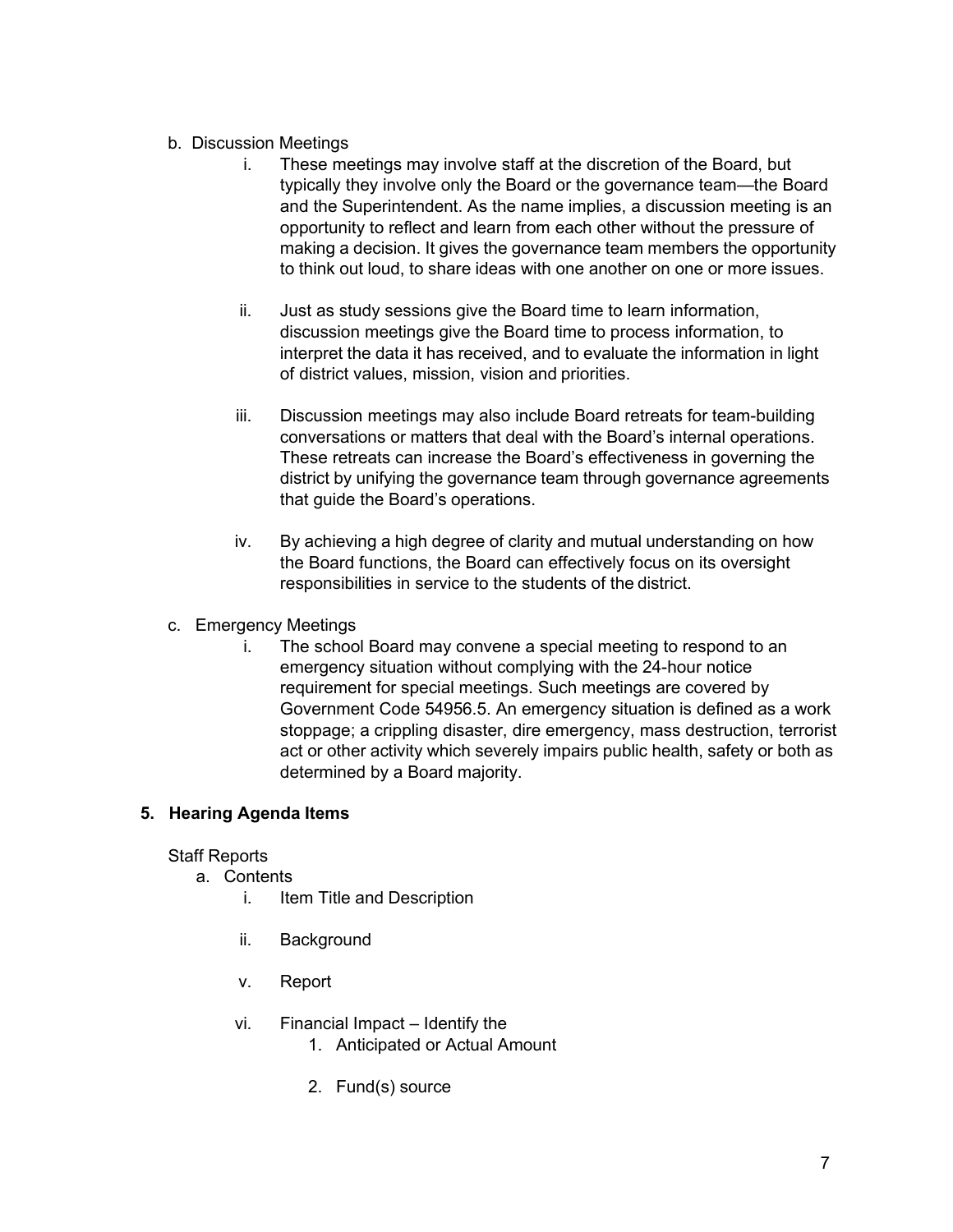- 3. Whether item is on budget or new revenue/expense
- vii. Impact on/alignment with the LCAP and the LRP
- viii. Superintendent's Recommendation
- b. Order of events and timeline guidelines:
	- i. Superintendent information and staff presentation
	- ii. Board member questions (2 min)
	- iii. Public comment (3 min per)
	- iv. Board member comments (2 min) and discussion of Superintendent recommendation
	- v. Board acceptance of report and/or direction to the Superintendent
- c. Time limits are general guidelines and may be waived or adjusted at the discretion of the Board President (and/or through a motion approved by a majority of the Board).
- d. The Board may request further information from or provide additional guidance to the Superintendent at this time. When appropriate, the Board may request a future action item related to the report.
- e. Philosophy regarding questions after the report:
	- i. Questions and consequent answers should intend to amplify a report and add missing details from previous comments.
	- ii. The question should highlight an important value or emphasis for future District direction, being aware that wise judgment is required.
	- iii. Will the question/answer influence your vote or change the vote of another Member?
	- iv. Members should be careful to not masquerade personal attacks or competing philosophies as questions
	- v. If a Board Member wants to make a substantive point, they will state it clearly and concisely during Board member comment or Board discussion.
- f. To the extent possible, all briefing materials (charts, statistics, PowerPoint Presentations, etc.) will be provided to Board Members preferably 72 hours but not less than 24 hours in advance in order to give Board Members the opportunity to send questions to the Superintendent so that his/her responses can be incorporated into the respective Report(s).

Action Items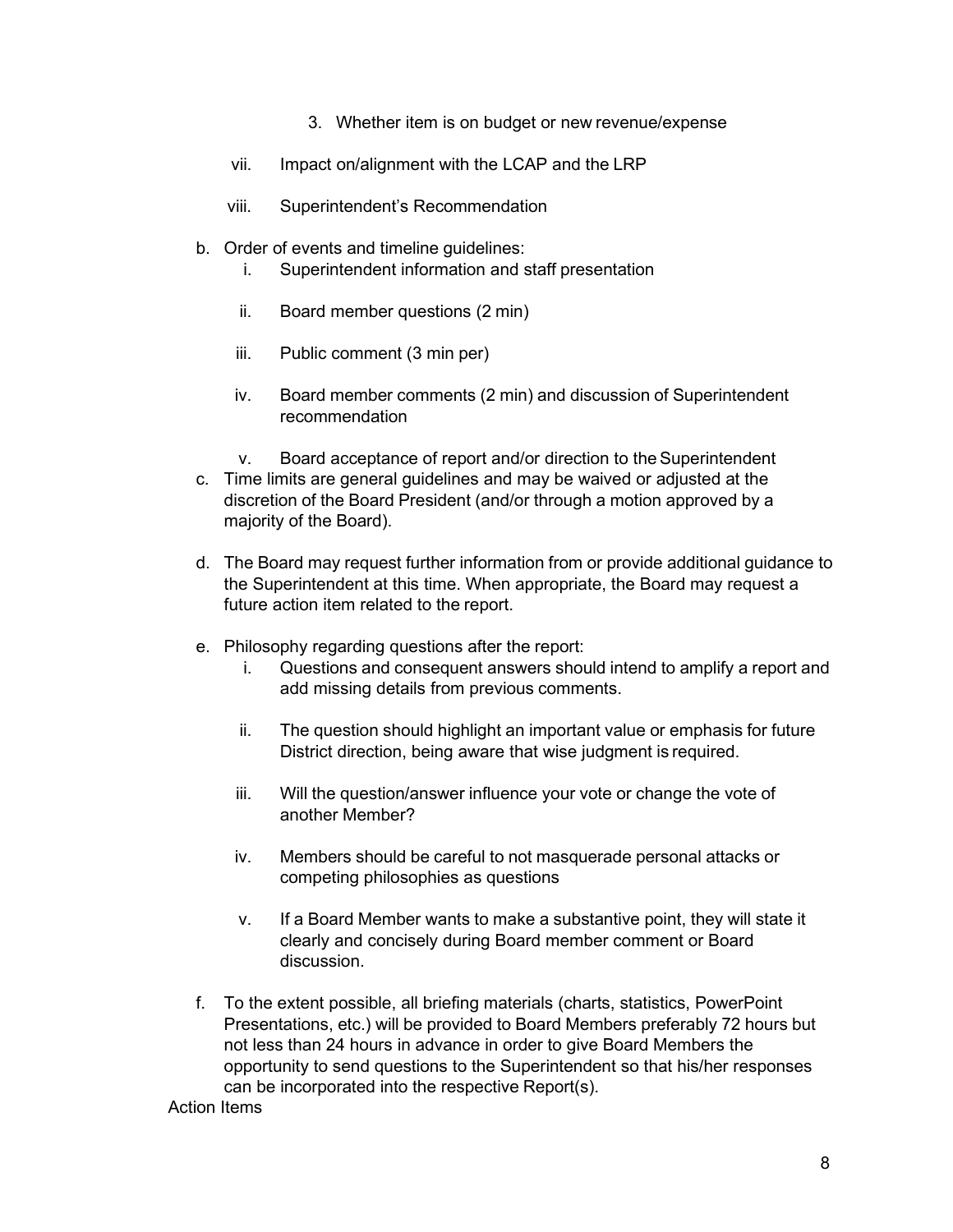When the item is up for action, the Board will hear the item in the same way as above and then the Board President will:

- a. Ask for a Motion on the Item to:
	- i. Approve as Written
	- ii. Approve as Amended
	- iii. To Deny
	- iv. To Table the Item
- b. Seek a second on the motion.
	- i. If motion dies for lack of a second, no discussion or vote occurs on the motion,
	- ii. If there is no second, the President may ask for a new, possibly related motion and seek a second on that motion.
- c. Open Deliberation by Board Members, and
- d. Call for the Vote.

## **6. Voting**

As a courtesy to the Board, Members should attempt to clarify their intended vote during deliberation.

#### Use of Abstentions

- a. If a member feels that there is insufficient information to vote on a motion, that member should move that the motion be tabled for lack of information and request the item be placed on a subsequent agenda. If there is no second on his/her motion to table or if the motion does not pass, the member may abstain from a vote. However, agendized action items are known in advance which provides Board Members ample time and opportunity to receive all the information needed to vote intelligently and confidently on the motion in question.
- b. In accordance with Board Bylaw 9323, Members are reminded, "When a member abstains, his/her abstention will be considered to concur with (any) action taken by the majority."

## **7. Conflicts of Interest**

Board Members with personal conflicts with any motion are again reminded of their obligation as Board Members to provide direction and governance within the school district. Abstentions for personal conflicts should be extremely rare, and only taken after due consideration of the possible outcomes.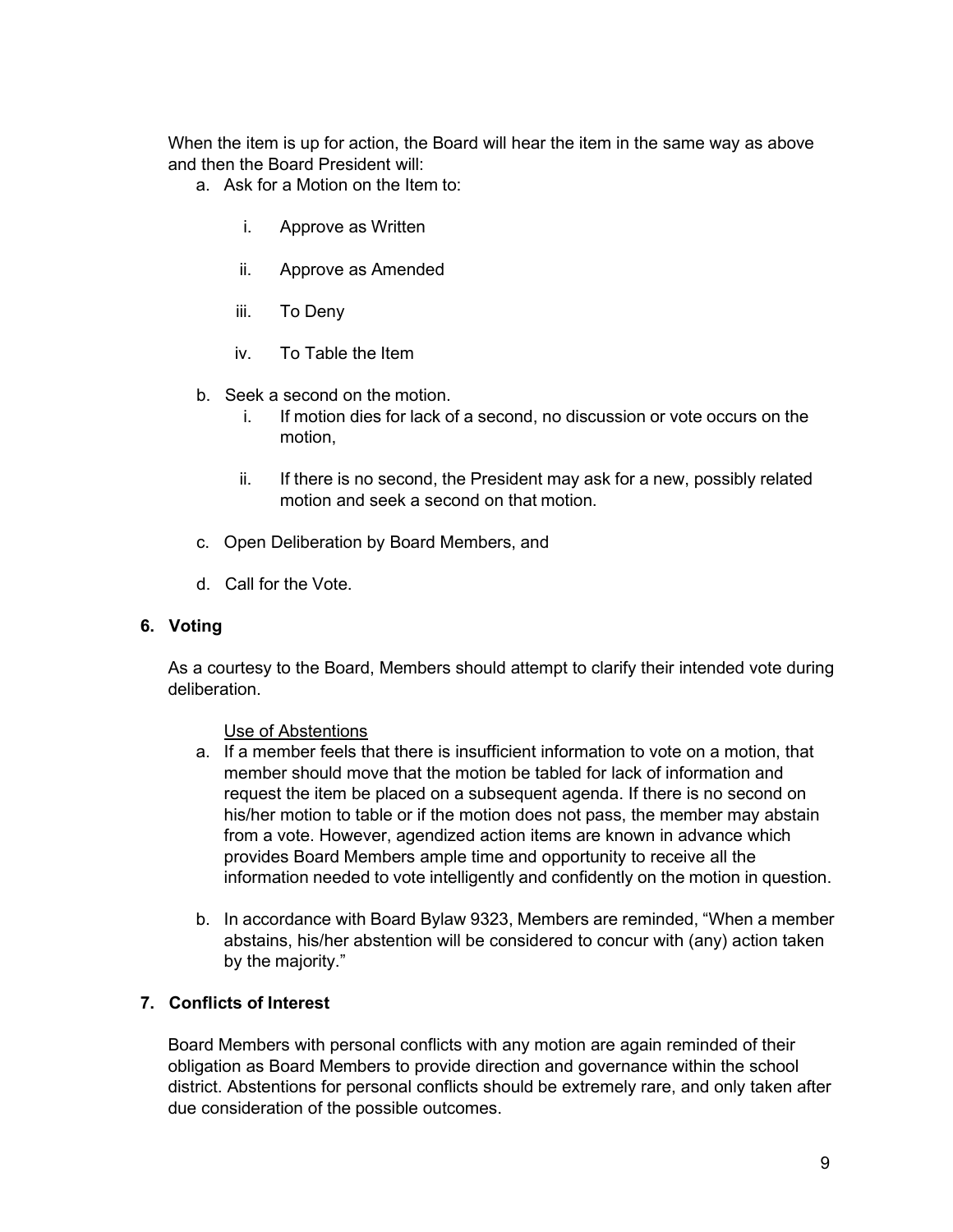- a. If a Board member has a financial conflict of interest as defined by Government Code 1090, he/she will make this known to the Board before discussion of the issue and will recuse themselves from discussion and/or action taken on the item.
- b. "Conflict of Interest" is explicitly defined in Board Bylaw 9270. Before abstaining on any issue, a Board Member should be thoroughly familiar with this Bylaw in its entirety.

# **8. Stakeholder and Public Comment**

School Boards conduct the business of the public in public, audience and staff becomes observers.

- a. There are two opportunities for public input at Board meetings:
	- i. Introducing non-agendized items during the time for public comment
	- ii. When an agenda item occurs
	- iii. Special meetings are also public meetings, however public comment is limited to items listed on the special meeting agenda.
- b. In all cases, yellow speaker cards are provided to facilitate public input. Individuals must limit their remarks to 3 minutes.
- c. When 3 or more cards on the same subject are submitted to address or introduce items not on the agenda, the Board President may hold these comments until after the meeting agenda has been heard.
- d. The Board hears leadership committee and stakeholder reports during the time for public comment on non-agendized items.
- e. If a Stakeholder report requires more than 3 minutes, the group may request to be placed as a separate item on the Agenda. Such requests should be forwarded to the Superintendent and/or the Board President for consideration when building the meeting Agenda.
- f. Board Members listen to public input and take it into account during discussion and deliberation. However, except for specific questions on committee reports and general comments, Board Members have no direct interaction with the public during a regular Board meeting. It is incumbent on the Board President to acknowledge and thank the Members of the public for their input as appropriate.
- g. Once Board Members make their comments and move to discussion on an item, the audience and staff no longer participate. \*

**\*Exception:** If the Board feels additional public/staff input would be helpful in determining a course of action, the Board President may make such a request of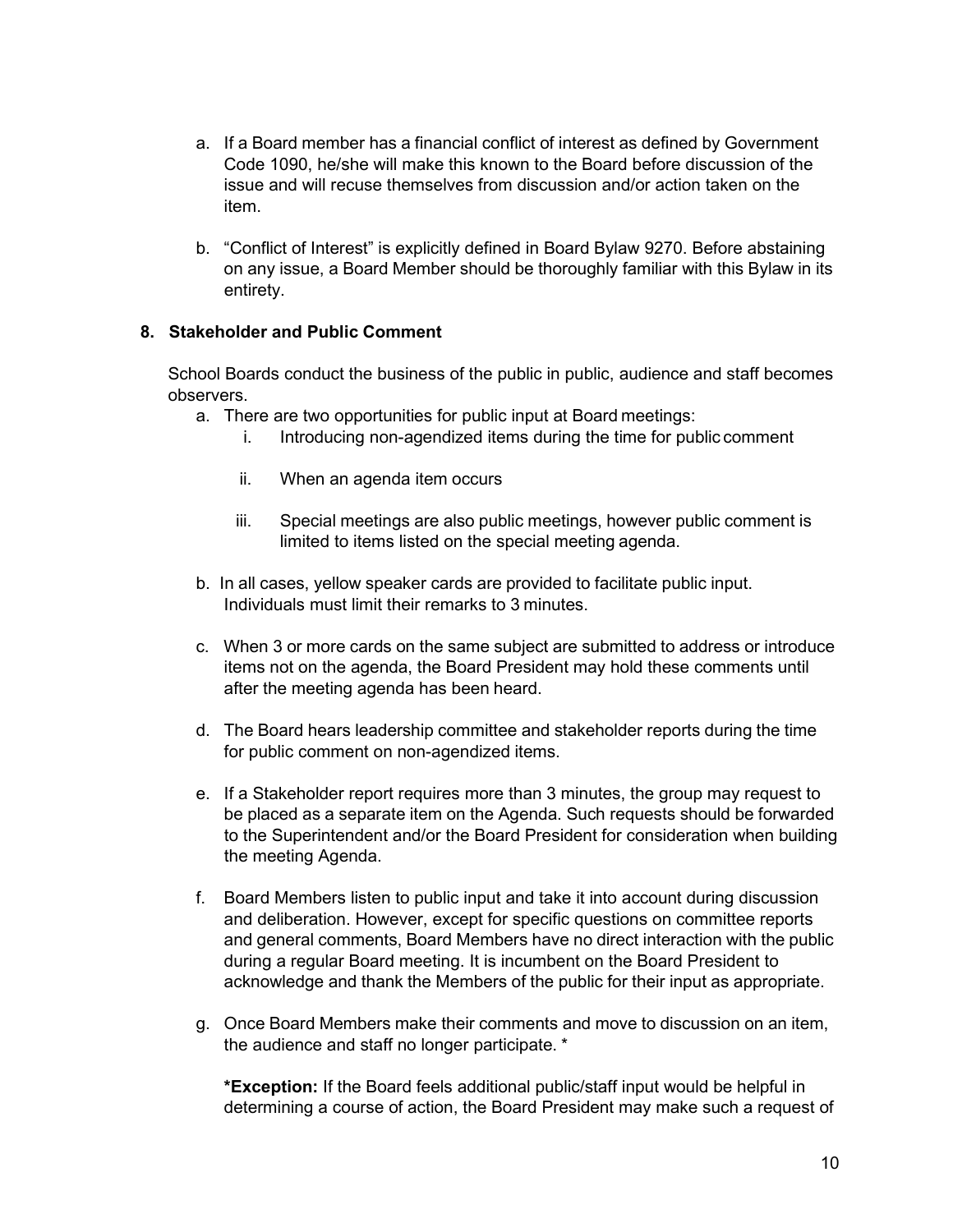the Superintendent. If desired the Superintendent may request public/staff to come forward to clarify the agenda item in question.

# **9. Board Member Requests for Information**

- a. If it appears that a request for information will take considerable staff time, the Board President will restate the request and ask the Superintendent for input regarding time and resources involved. The Board President will then seek consensus from the entire Board to see if a majority supports therequest.
- b. Board Members will not direct questions to the staff/teachers. Board Members submit all questions directly to the Superintendent. Appointments outside of the public meetings are strongly advised for lengthy inquiries.
- c. Members will self-monitor to ensure requests for information do not place unnecessary or inordinate demands on the time and resources of District Staff, especially when it may impact their ability to complete their normally assigned duties.
- d. When an individual Member requests information, it will be provided to all Members.

# **10. Board Member Requests for Action**

- a. The only authority to direct action rests with the full majority of the Board sitting at the Board table.
- b. Board Members may request action during Board meetings, explaining their interest in a particular course of action and asking that it come back as an action item. The Board President will then restate the request, seek consensus from the entire Board to see if a majority supports having the item brought to an upcoming Board meeting for discussion/action.

## **11. Board Members' Role in the Public**

- a. Board Members are reminded of their obligations as public servants. Board Bylaw 9010 provides great detail with regards to that obligation and should be reviewed periodically by Board Members for compliance.
- b. To best understand the programs and needs within the District, Board Members shall visit school sites on rotating calendared visits (see para 13 below) as well as chance opportunities such as Back-to-School nights, Open Houses and special events (ASB functions, sports contests, CoSA shows, NJROTC drill meets, Harvest Hoedown, Strand Luau, 6<sup>th</sup> Grade Olympics, CMS Veteran's Day, etc.)
- c. Additionally, Board presence is desirable and encouraged at meetings, events, and functions of organizations that routinely support the District either financially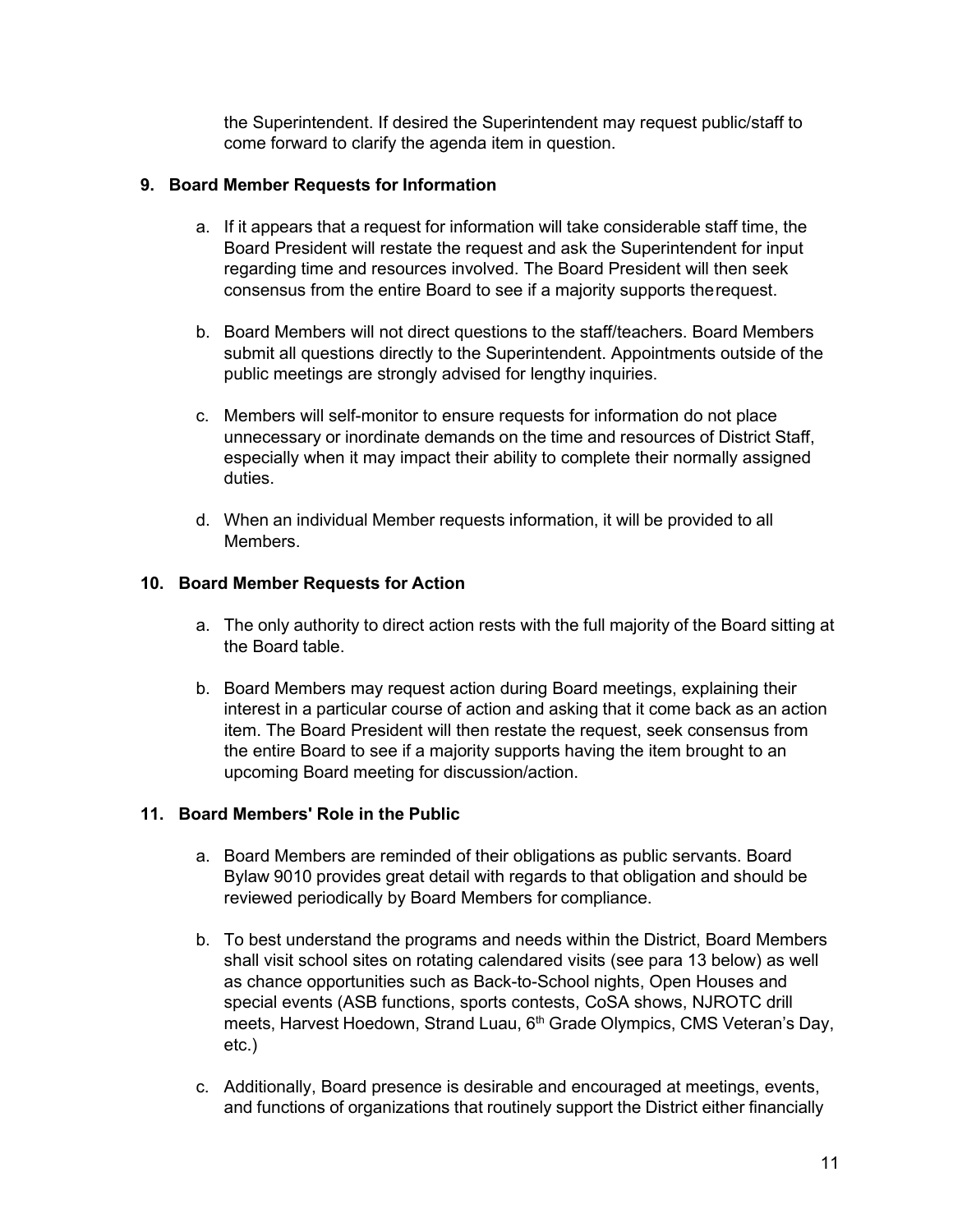or through volunteering their time to promote District goals. Civic organizations that have long-established relationship with our District include but are not limited to the following: Site Parent/Teacher Organizations (PTOs) Coronado Schools Foundation Islander Sports Foundation Coronado School of the Arts Foundation SAFE Coalition

d. From time to time Board Members will receive requests for their standing support and participation as members within these civic organizations. Although there is no legal restriction against such involvement, Board Members must be cognizant of the fact that he/she has a sworn responsibility at all times during their tenure to act as an advocate for the District. Consequently, careful thought should be given before accepting roles in these organizations, particularly if a conflict of interest may be perceived. Should a Board Member accept a position, he/she should make that known to the public and fellow Board Members during General Meeting time set aside for "Comments from Board Members."

## **12. Self-monitoring**

- a. Individual trustees agree to review and adhere to meeting norms, goals and Board Member roles as defined by CSBA and Board Bylaws.
- b. In order to conduct efficient and effective Board meetings, Board Members will come to the Board meetings prepared and ready to do business. Board Members agree to speak to the issues on the agenda and attend to fellow Board Members respectfully. Facts and information needed from the administration will be referred to the Superintendent. Points are to be made in as few words as possible; speeches at Board meetings are discouraged.
- c. Key Questions for Members to Consider for Effective Meetings
	- i. How much work has already been done at preliminary Board committee sessions?
	- ii. Are Members prepared for the meeting?
	- iii. Do Members refrain from monopolizing discussion?
	- iv. Does everyone really understand the issues?

# **13. Site Visits**

Board Members are expected to visit at least one school site each month based upon a schedule provided by the Superintendent's office. Board Members will personally contact the respective site Principal to arrange a convenient calendar date for their visit and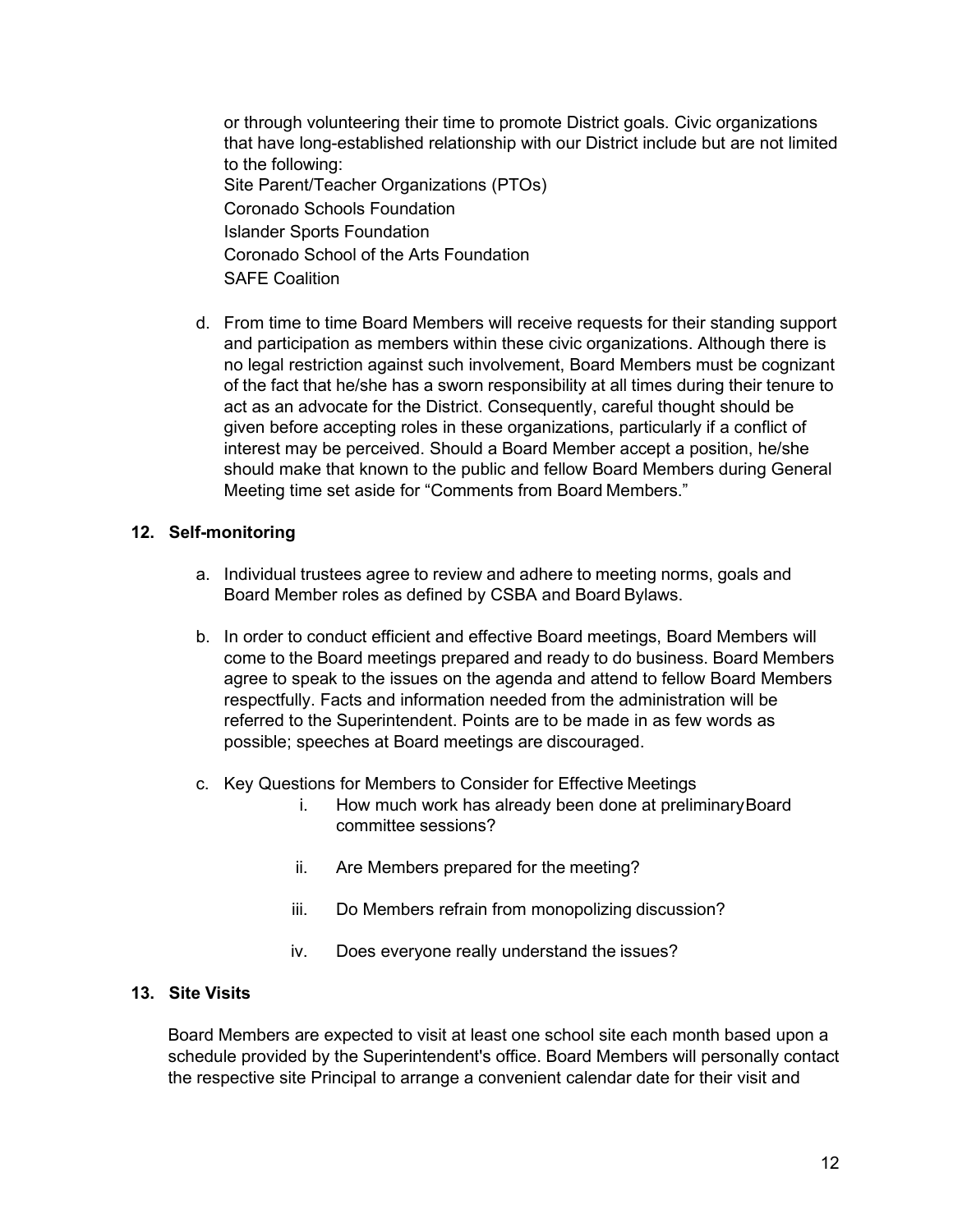forward it to the Superintendent's office. "Drive-bys" or "drop- ins" on staff and schools is discouraged and should be coordinated with Superintendent or his/her assistant.

# **14. Spokesperson**

- a. The Board President is the spokesperson in response to emails and communications addressed to the entire Board. Therefore, he/she will provide an initial response confirming receipt of the communication, explaining how the Brown Act restraints us from conducting business/discussion in non-public communications, and encouraging the sender to attend a future Board meeting where the Board's business is publically conducted. The Board President will courtesy copy the Superintendent and other Board Members with any such response.
- b. The Board President is also the initial spokesperson for the Board with respect to controversial or "hot-button" issues that may require explanation beyond confirmation of receipt. This protocol is adopted in recognition that the District's interests may be best served by a timely, informative response to clarify any action taken with regards to the contentious matter. Again, the Board President will courtesy copy the Superintendent and other Board Members with any such response.
- c. Nevertheless, this protocol is not intended to stifle comment from other Board Members, particularly if they disagree with remarks offered by the Board President or if they believe that further comments are important to public discussion and understanding of such issues. In providing additional comments, individual Members should:
	- i. Endeavor to permit the Board President an initial opportunity to comment on the issue,
	- ii. Be mindful that multiple voices may confuse or distract from constructive discussion of the issues,
	- iii. Not circulate their responses to all Board Members as it might risk constituting an inter-active discussion through email in violation of the Brown Act, and
	- iv. Avoid comments that suggest that the individualmember's comments represent the viewpoint of the entire Board.
- d. The hope of the Board is that the public will understand that these protocols are intended to achieve a practical and appropriate balance among the following important but at times competing Board objectives, namely, a desireto:
	- i. Be responsive to, and respectful of, communications from the public;
	- ii. Promote efficiency in communications;